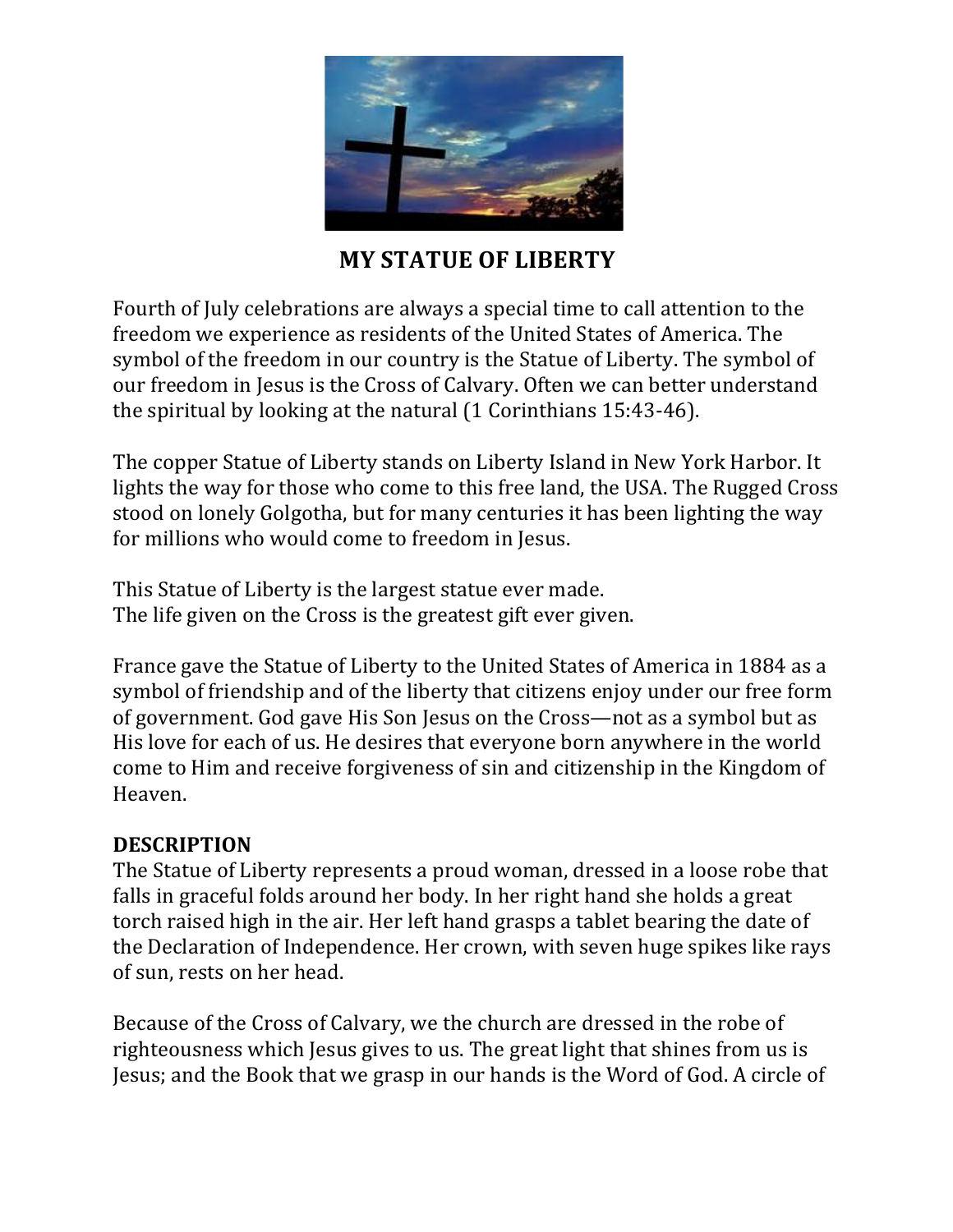light surrounds us as we "arise and shine for the glory of the Lord is risen up on us!" (Isaiah 60:1)

People seldom notice that the Statue of Liberty has at her feet a broken shackle representing the overthrow of tyranny. At the foot of the Cross are all of our broken shackles for Jesus overcame death and hell for us and set us free. 

The Statue of Liberty weighs about 100 tons, is 151 feet high, and her torch rises 305 feet above the base of the pedestal. It gleams at night with powerful incandescent and mercury vapor lights as a symbol of liberty shedding light upon the world. One definition of Glory is weight, thus the Glory of the Cross is actually a powerful weight that surrounds and protects us. This Glory is the spiritual fortress of God that comes to us through Jesus Christ. He keeps us. He provides all of our need. He instructs us; and He lights our way causing others to see that we have been liberated from sin and bondage.

The elevator of the Statue of Liberty carries visitors up the pedestal to the foot of the Statue where there is an observation balcony. The Holy Spirit has lifted us up to sit in heavenly places with Christ Jesus and has put everything under His feet, thus under our feet. How beautiful the view from this great heavenly observation balcony!

A spiral staircase, steep and narrow, goes from the pedestal to the crown on the Statue's head. The "steps of a good man are ordered by The Lord." These are not footsteps but the picture of a stairway leading from a lower level to the upper deck on the ship. It always goes up. The steps are already established by the Lord for a good man, a strong man, a mighty man, a conqueror. This was made possible by God's Gift on the Cross of Calvary.

### **INSCRIPTION**

"The New Colossus," a poem by Emma Lazarus, was inscribed on a tablet in the pedestal of the Statue of Liberty in 1903:

Not like the brazen giant of Greek fame, With conquering limbs astride from land to land; Here at our sea-washed, sunset gates shall stand A mighty woman with a torch, whose flame Is the imprisoned lightning, and her name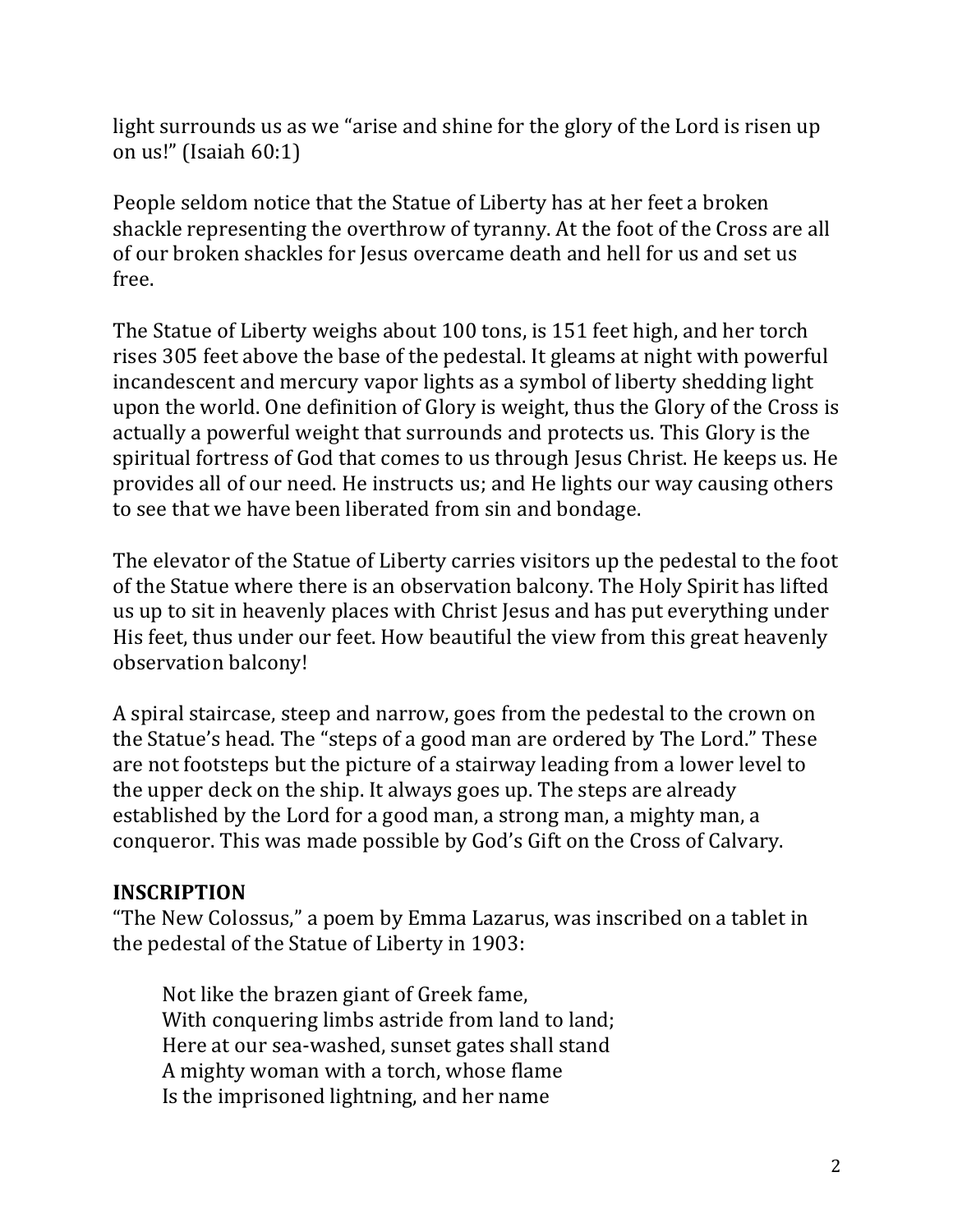Mother of Exiles. From her beacon-hand Glows world-wide welcome; her mild eyes command The air-bridged harbor that twin cities frame. "Keep ancient lands, your storied pomp!" cries she With silent lips. "Give me your tired, your poor, Your huddled masses yearning to breathe free, The wretched refuse of your teeming shore. Send these, the homeless, tempest-tost to me, I lift my lamp beside the golden door!"

Our Lord and Savior, Jesus Christ, who died on the Cross of Calvary says, "Come unto me all you who are weary and heavy laden and I will give you rest." He has freed us from the yoke of bondage to sin. He has taken the refuse, the useless stuff, the waste, rubbish, broken pieces of our lives and put them together again. He has taken our putrid smell and replaced it with the fragrance of Heaven. He is the light that is lifted high. He is the door through which every man must enter the kingdom of heaven. He is preparing a place, a permanent home, for those whom He set free.

#### **The Cross is my Statue of Liberty!**

In New York harbor stands a lady With a torch raised to the sky; And all who see her Know she stands for Liberty for you and me.

I'm so proud to be called an American To be named with the brave and the free. I will honor our flag And our trust in God And the Statue of Liberty.

On lonely Golgotha stood a Cross With my Lord raised to the sky: And all who kneel there live forever As all the saints can testify.

I'm so glad to be called a Christian To be named with the ransomed and free